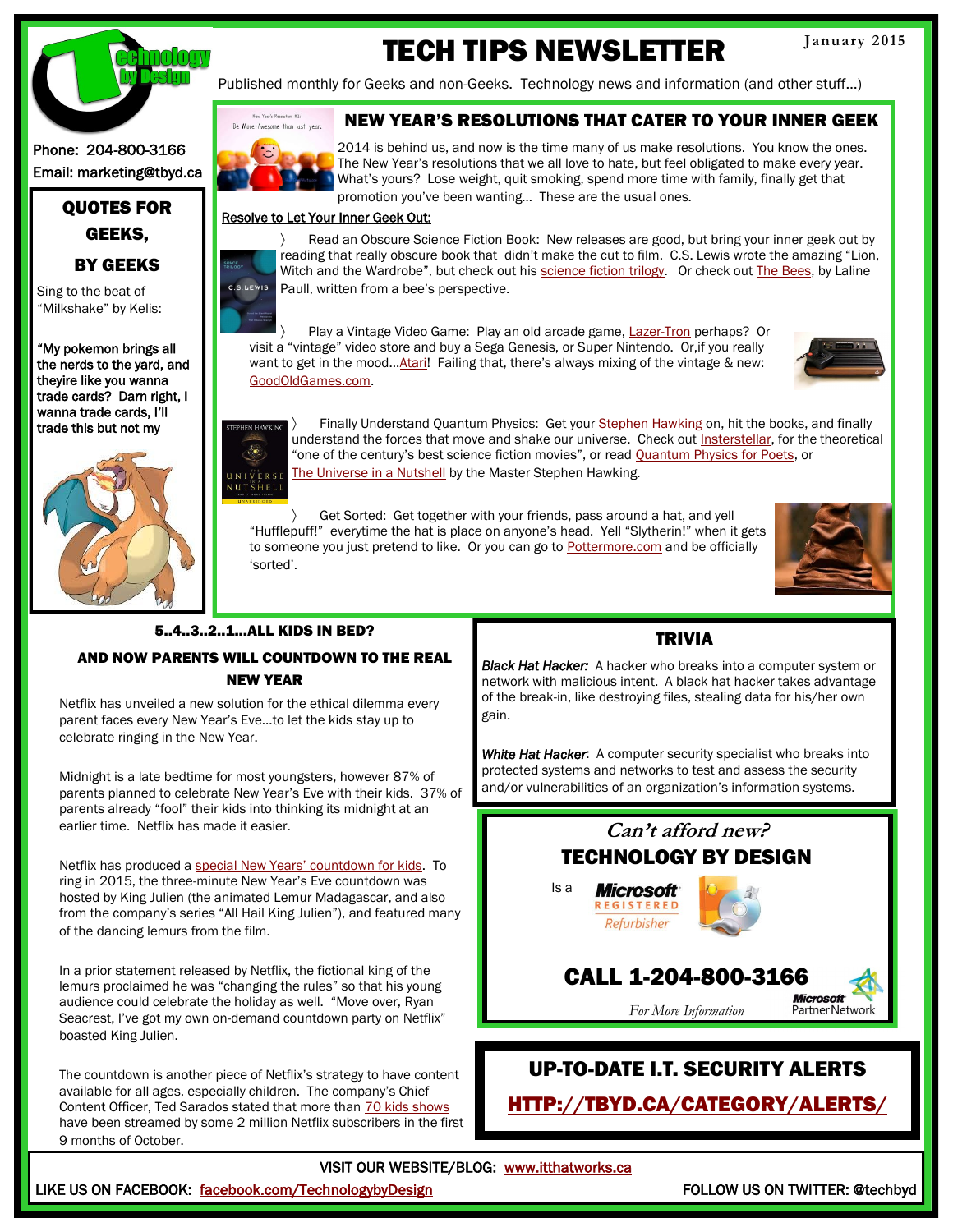

### We at Technology by Design (aka T by D Managed Services Inc.) want to take this moment to wish you & yours a happy & healthy new year!

We also wanted to remind you that unwanted and end-of-life electronics are not trash. We all have a role to play to ensure usable electronics don't end up in our landfill.

#### As the year begins, we'd like to encourage you to *donate unwanted electronics to family members, or friends*.

If you would like your electronics to go to a worthy cause, Give us a call. We'd be happy to arrange to pick it up.

### Call TbyD at 1-204-800-3166, Or email marketing@tbyd.ca

We are a *Microsoft Certified Refurbisher*, If we can tune it up, fix it up, upgrade it, and make it usable, we will. We will then drop it off at a local charity. If we determine that it is no longer usable, we will take it to an EPRA-authorized location.

If your electronics are no longer usable, please take them to an EPRA-authorized drop-off location near you. For a list of locations, please visit: [EPRA Manitoba.](http://epra.ca/how-you-can-help) 

If you are a registered Charity, or know of one, that would like to register with TbyD to receive 1 or more donated and/or refurbished computers,

> Call TbyD at 1-204-800-3164, or email marketing@tbyd.ca

### LET'S KEEP THE SEASON OF GIVING GOING ...ALL YEAR-ROUND!



### SANTA FLIES WESTJET

West Jet is famous for its holiday stunts, but this one has to be one of the best.

250 passengers of 2 Calgary-bound

flights were asked to visit an on-screen Santa before boarding their plane to Mount Hope in Ontario, Canada. Santa greeted them oneby-one, by name (thanks to the scanning of their boarding passes).

One boy requested a Thomas The Tank Engine, while a little girl requested a Doc McStuffins doll. Adults started getting in on the fun, some requesting electronics such as big-screen tvs, and laptops, but some choosing the simpler requests of socks & underwear. 1 passenger requested a pair of Santa boots.

As the flights took off, Santa looked over the list, and checked it twice. WestJet volunteers then worked with partners CrossIron Mills and Best Buy to gather as many of the gifts as possible. It took several teams in separate vehicles racing to gather the gifts prior to the flights landing. Then they wrapped them.

When an alarm went off at the baggage carousel, and it started snowing (inside), the passengers were very confused. Especially when, instead of their luggage, gifts labelled with their names appeared. Then confusion turned to amazement, and tears, as they realized that they were the gifts they requested prior to boarding the plane.



If the above wasn't enough, WestJet released a video of the give-away on YouTube. They requested all that like the [video,](https://www.youtube.com/watch?v=zIEIvi2MuEk) to share it. If they reached 200,000 views, they planned to give Christmas flights to a family in need.

Thanks to the many generous hearts that viewed and shared the video, they surpassed their goal. They received (as of publication time), 40,154,863 views. WestJet worked with Ronald McDonald House Charities Canada to select a family to donate the flights to.

Kids bored with their gifts already and driving you bonkers? Feeling nostalgic?



### TRY FLUBBER!

Yes, flubber. The basis of the 1997 movie "Flubber" with the late Robin Williams (and the 1961 movie "The Absent-Minded Professor" - for those a little more 'seasoned').

You can now enjoy Flubber, right in your own home!

Homemade, with regular household ingredients (except for 1 ingredient, which I was able to find easily in my grocery store)!

Check out the recipe, and instructions at: <http://www.livecrafteat.com/craft/homemade-flubber-for-kids/>

VISIT OUR WEBSITE/BLOG: [www.itthatworks.ca](http://tbyd.ca/) 

LIKE US ON FACEBOOK: <u>facebook.com/TechnologybyDesign</u> FOLLOW US ON TWITTER: @techbyd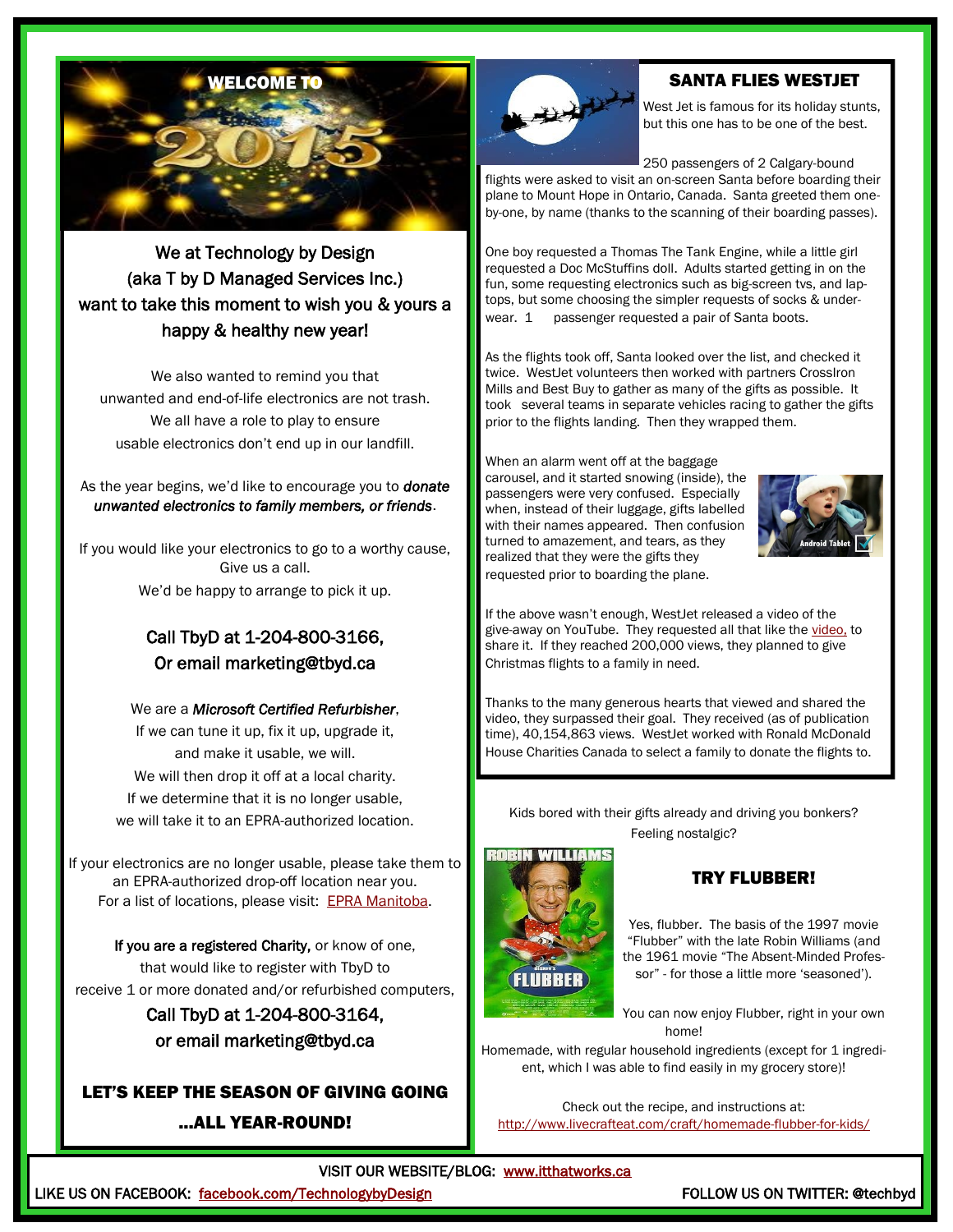### THINK YOU KNOW

#### TECHNOLOGY BY DESIGN?

### *DID YOU KNOW WE PROVIDE:*

- Personalized Websites!
- Domain Names!
- Specialized Email!
- Network Cabling Services!
- VoIP Phone Systems!
- Hardware!
- Software!
- Personalized Computer Systems and Networks!
- Computer Setup Services!
- Extended Warranties!
- Top-Of-The-Line Spam Filters!
- Top-Of-The-Line AntiVirus and AntiMalware Products!
- Security Camera Systems!

### YOU COULD HAVE YOUR OWN I.T. SERVICE

#### FOR AS LOW AS \$20 PER MONTH.

### TAKE US FOR A TEST-DRIVE!

**Ask us how you can get our**  TOP LEVEL SERVICE PACKAGE

### ABSOLUTELY FREE!

### CALL: 1-204-800-3166

EMAIL: HELPDESK@TBYD.CA

#### WANTED: HACKERS. EXPERIENCE AN ASSET

The growing threats posed by hacking and cyber thefts have been in the headlines in recent months, none more notorious than the unprecedented attack on Sony Pictures that the FBI has said was directed by North Korea. Now you can watch a hack in progress. Sort of.

[SyFy](http://www.syfy.com/) are joining forces with Reality Television—who delivered us the cautionary cyber show '[Catfish](https://www.youtube.com/watch?v=CMA4x7aXJT0)' - to create an unscripted reality series surrounding the shadowy world of cyber-crime. The network's aim is to "take viewer deep inside the shadowy and dangerous world of high-tech hackers for the very first time," in a show they've decided to call…"Hackers". Sorry folks, it's not a small-screen version of the [1995 movie](http://www.imdb.com/title/tt0113243/) starring a young Angelina Jolie.

SyFy plans to present a series of notorious hacking scandals on a week-by-week basis. The show will explore the law enforcement angle while leaping into the head-space of the hackers. SyFy are confident that their approach will pander to public curiosity of the specifics behind an actual hack, stating, "Hackers will reveal the secrets behind the most infamous cyber-crimes ever committed, using sophisticated, never-before-seen digital graphics to create an experiential "hacking" scene that exposes what actually happens when a computer network is broken into—including what goes on inside the mind of the hacker."

"Hackers" hopes to entice viewer by harnessing private and public fears of cyber-safety. As with reality endeavours, it all depends on its execution and how those specific cases will present onscreen.

I just want to see how they present a computer nerd sitting at their desk tapping on a keyboard as "sexy". 'Cause I could use that...



#### WE ARE NO LONGER IN CONTROL

After the big Sony hack, it seems that Michael Mann's new movie "[Blackhat](http://blackhat.legendary.com/)" couldn't have picked a better time for release.

Building on a [quote taken from Leon Panetta,](http://www.defense.gov/transcripts/transcript.aspx?transcriptid=5136) Former Defense Secretary and CIA Director, during a senate hearing, "...The next Pearl Harbor that we confront could very well be a cyber attack…", the movie delves deep into the mysterious world of global cybercrime.

Originally called "Cyber", the movie stars Chris Helmsworth ([Thor\)](http://marvel.com/movies/movie/36/thor) as a man released from prison to help American and Chinese authorities pursue a mysterious high-level cybercrime network. The dangerous search leads them from Chicago to LA, to Hong Kong, to Jakarta.

To check out the movie trailer, go to: <http://blackhat.legendary.com/>

VISIT OUR WEBSITE/BLOG: [www.itthatworks.ca](http://tbyd.ca/) 

LIKE US ON FACEBOOK: [facebook.com/TechnologybyDesign](https://www.facebook.com/TechnologyByDesign?ref=hl) FOLLOW US ON TWITTER: @techbyd